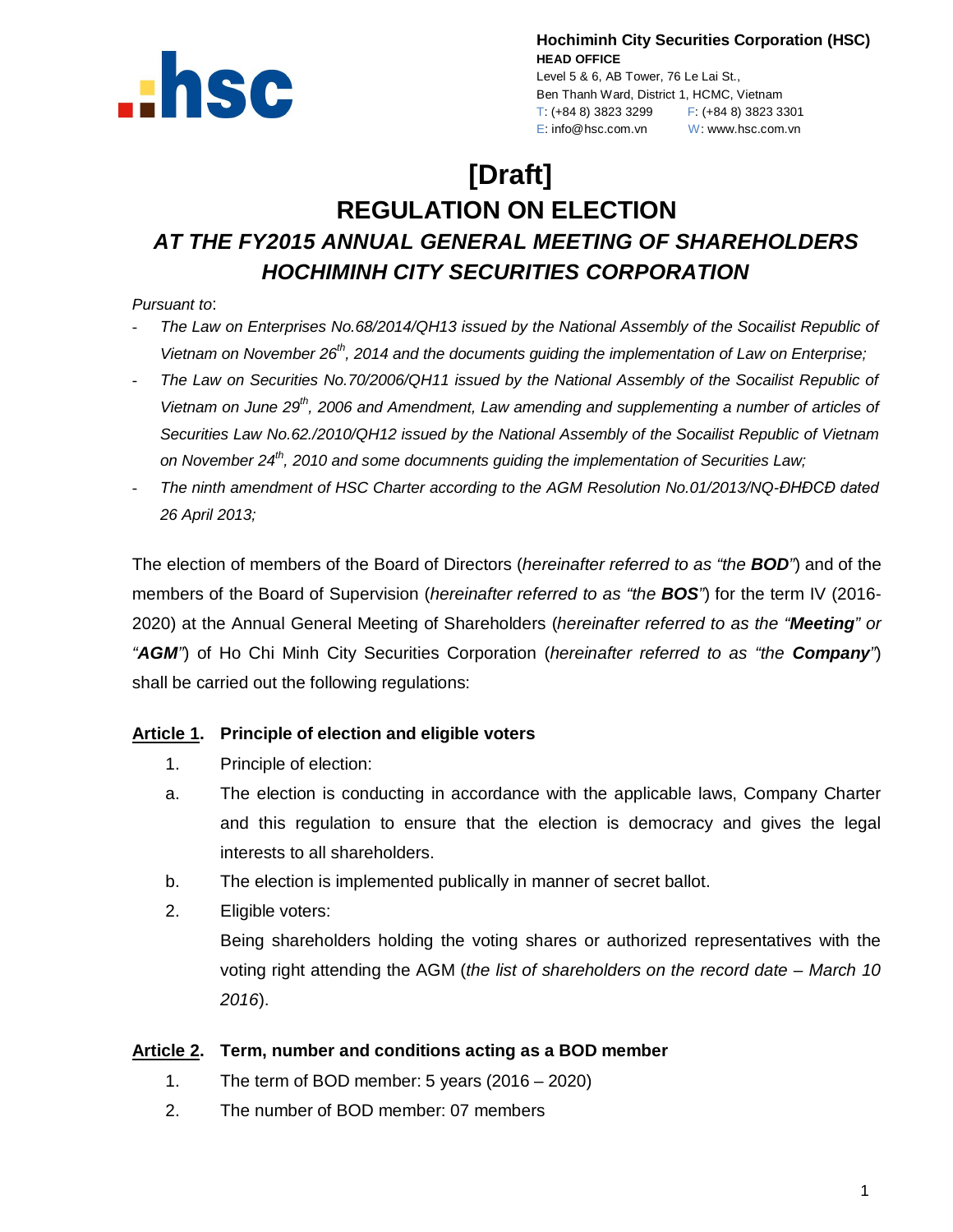- 3. Standards and conditions for acting as a BOD member have to be applied in accordance with Law on Enterprise, as follows:
- a. Have full capacity for civil acts, and not fall within the category of persons prohibited from managing an enterprise pursuant to the Law on Enterprises.
- b. Be a person who has professional expertise and experience in business management and be not a compulsory shareholder of the Company.
- c. Be able to act as BOD member of other companies.

#### **Article 3. Term, number and conditions acting as a BOS member**

- 1. The term of BOS member: 5 years (2016 2020)
- 2. The number of BOS member: 03 members
- 3. Standards and conditions for acting as a BOS member have to be applied in accordance with Law on Enterprise, as follows:
- a. Have full capacity for civil acts, and not fall within the category of persons prohibited from managing an enterprise pursuant to the Law on Enterprises;
- b. Not be a spouse, father, adoptive father, mother, adoptive mother, children, adoptive children, the older brother/sister and the younger brother/sister of BOD member, CEO and another managers;
- c. Not be a manager in the Company and be not a compulsory shareholder of the Company or an employer in the Company;
- d. Another standards and conditions for acting as a BOS member in accordance with as applicable law;
- e. Have to be an audit officer or accounting officer when being a BOS member of listing company or the State-own company with more than 50% charter capital.

## **Article 4. Criteria for self-nomination and nomination to BOD**

- 1. Before and during a meeting of the AGM, shareholders have the right to form a group jointly to to self- nomination and nominate (07 candidates) to BOD.
- 2. The number of candidates: 07 candidates
- 3. The self-nomination and nomination is implemented in accordance with as the following regulations:
- a. A shareholder or group of shareholders holding at least five (05) per cent of the total ordinary shares for a consecutive period of six (06) months can accumulate all of the votes for such candidate(s).
- b. A shareholder or group of shareholders holding from five (05) per cent of the total ordinary shares for a consecutive period of six (06) months or more has to right to selfnominate to the BOD.
- c. A shareholder or group of shareholders holding from five (05) per cent to under ten (10)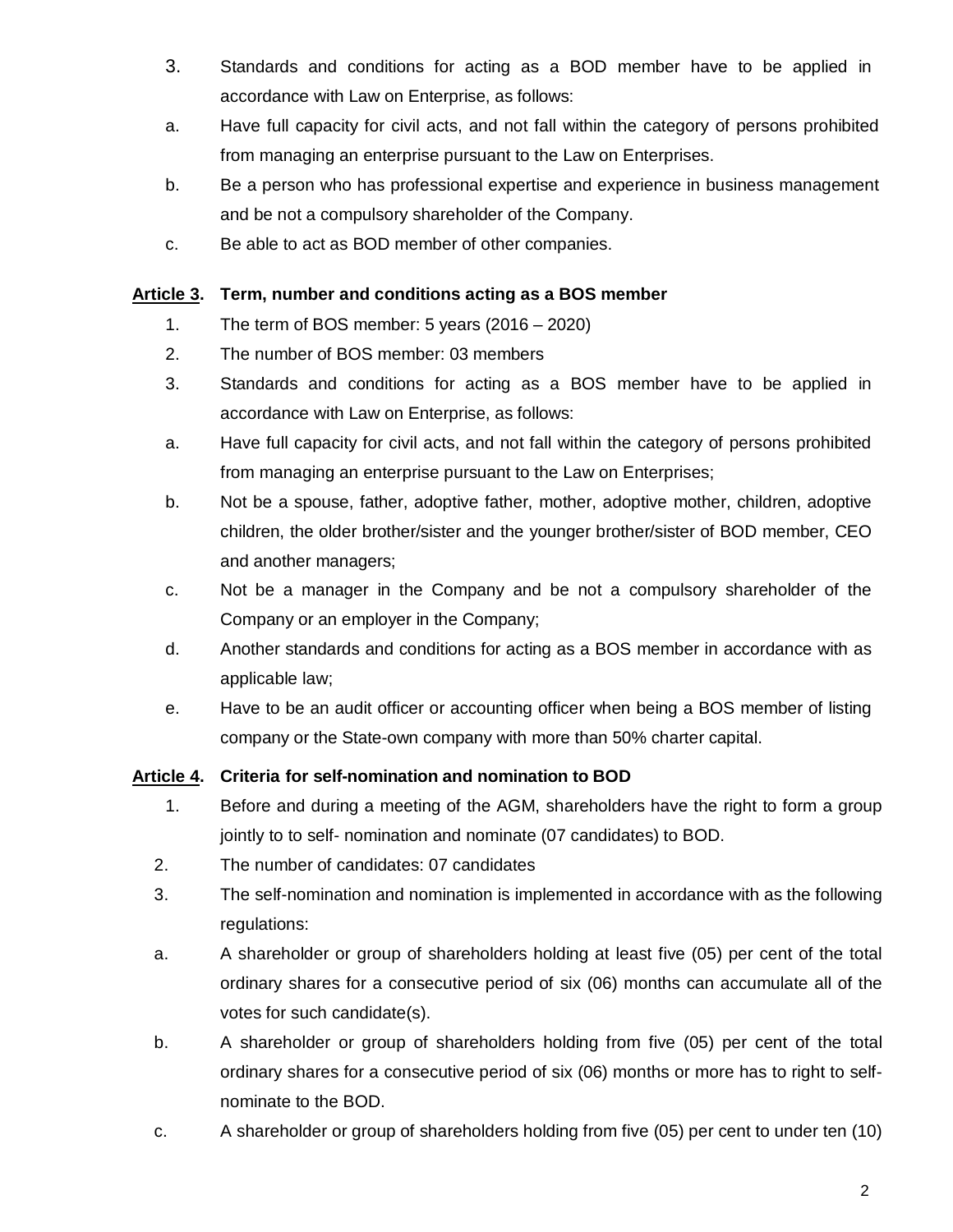per cent of the total voting shares may nominate a maximum of one (01) candidate to the BOD;

- d. A shareholder or group of shareholders holding from ten (10) per cent to under thirty (30) per cent of the total voting shares may nominate a maximum of two (02) candidates to the BOD;
- e. A shareholder or group of shareholders holding from thirty (30) per cent to under forty (40) per cent of the total voting shares may nominate a maximum of three (03) candidates to the BOD;
- f. A shareholder or group of shareholders holding from forty (40) per cent to under fifty (50) per cent of the total voting shares may nominate a maximum of four (04) candidates to the BOD;
- g. A shareholder or group of shareholders holding from fifty (50) per cent to under sixty (60) per cent of the total voting shares may nominate a maximum of five (05) candidates to the BOD;
- h. A shareholder or group of shareholders holding from sixty (60) per cent to under seventy (70) per cent of the total voting shares may nominate a maximum of six (06) candidates to the BOD;
- i. A shareholder or group of shareholders holding from seventy (70) per cent to under eighty (80) per cent of the total voting shares may nominate a maximum of seven (07) candidates to the BOD;
- j. A shareholder or group of shareholders holding from eighty (80) per cent to under ninety (90) per cent of the total voting shares may nominate a maximum of eight (08) candidates to the BOD;
- 4. Where the number of candidates nominated by a shareholder or a group of shareholders is lower than the number of candidates that it is entitled to nominate, the remaining candidates shall be nominated by the BOD. The mechanism whereby the BOD in office nominates candidates to the BOD must be clearly published and approved by the AGM before conducting nomination.

## **Article 5. Criteria for self-nomination and nomination to BOS**

- 1. Before and during a meeting of the AGM, shareholders have the right to form a group jointly to to self- nomination and nominate (03 candidates) to BOS.
- 2. The number of candidates: 03 candidates
- 3. The self-nomination and nomination is implemented in accordance with as the following regulations:
- a. A shareholder or group of shareholders holding at least five (05) per cent of the total ordinary shares for a consecutive period of six (06) months can accumulate all of the votes for such candidate(s).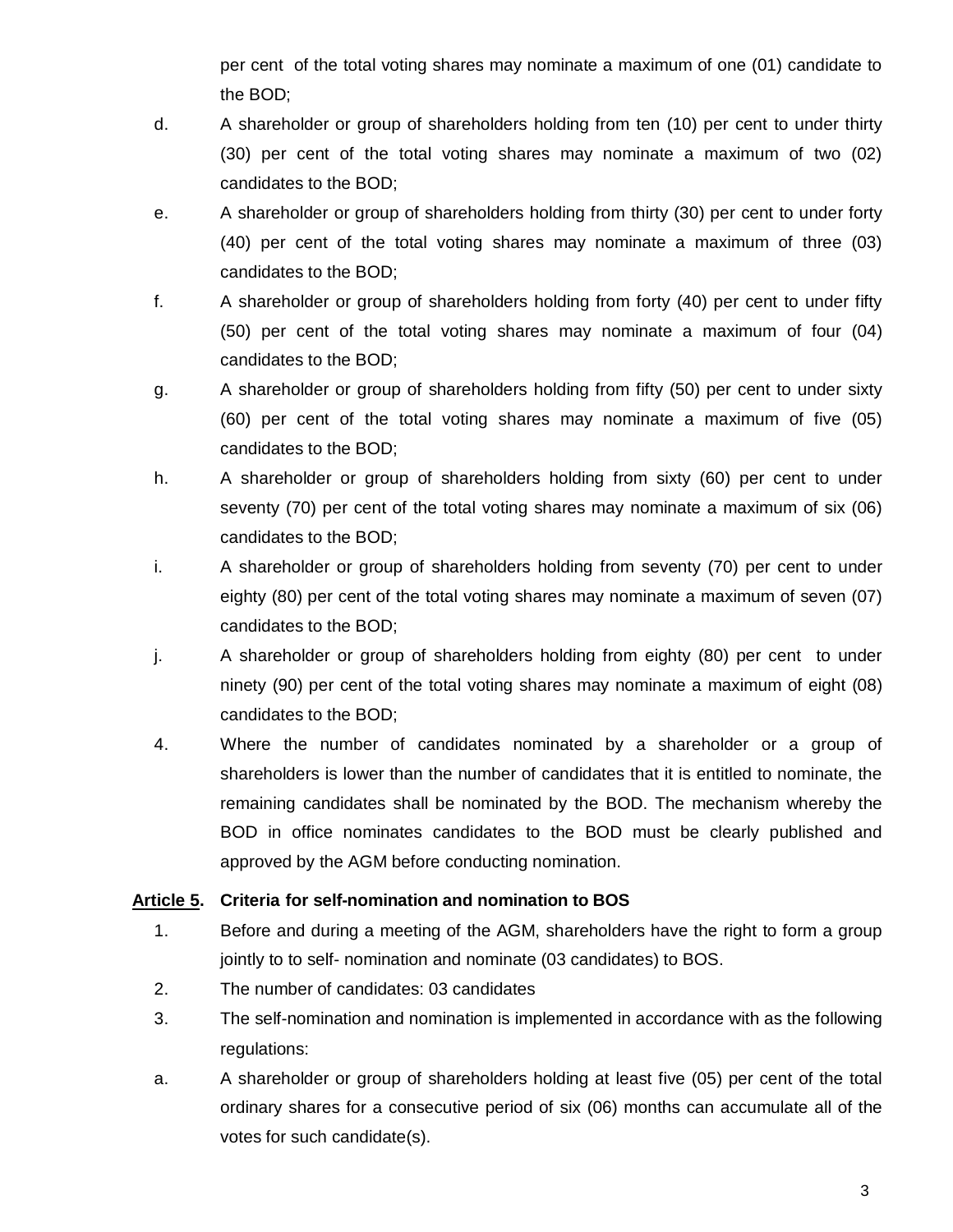- b. A shareholder or group of shareholders holding from five (05) per cent of the total ordinary shares for a consecutive period of six (06) months or more has to right to selfnominate to the BOS.
- c. A shareholder or group of shareholders holding from five (05) per cent to under ten (10) per cent of the total voting shares may nominate a maximum of one (01) candidate to the BOS;
- d. A shareholder or group of shareholders holding from ten (10) per cent to under thirty (30) per cent of the total voting shares may nominate a maximum of two (02) candidates to the BOS;
- e. A shareholder or group of shareholders holding from thirty (30) per cent to under forty (40) per cent of the total voting shares may nominate a maximum of three (03) candidates to the BOS;
- 4. Where the number of candidates nominated by a shareholder or a group of shareholders is lower than the number of candidates that it is entitled to nominate, the remaining candidates shall be nominated by the BOS. The mechanism whereby the BOS in office nominates candidates to the BOS must be clearly published and approved by the AGM before conducting nomination.

## **Article 6. Nominee Application Form**

- 1. The Nominee Application Form of each BOD Nominee shall consist of:
	- Letter of self-nomination to BOD (*Form 1A*)/ Letter of nomination to BOD (*Form 2A*);
	- Curriculum vitae of the candidates (*CV Form*);
	- **Notarized copy:** 
		- + ID card/Passport;
		- + Permanent residence registration/ Temporary residence registration;
		- + Educational/Training certificates.
	- The proxy *(if shareholder authorize another person to nominate*);
	- Notice of forming a group of shareholders (*Form 3A*);
- 2. The Nominee Application Form of each BOS Nominee shall consist of:
	- Letter of self-nomination to BOS (*Form 1B*)/ Letter of nomination to BOS (*Form 2B*);
	- Curriculum vitae of the candidates (*CV Form*);
	- Notarized copy:
		- + ID card/Passport;
		- + Permanent residence registration/ Temporary residence registration;
		- + Educational/Training certificates.
	- The proxy *(if shareholder authorize another person to nominate*);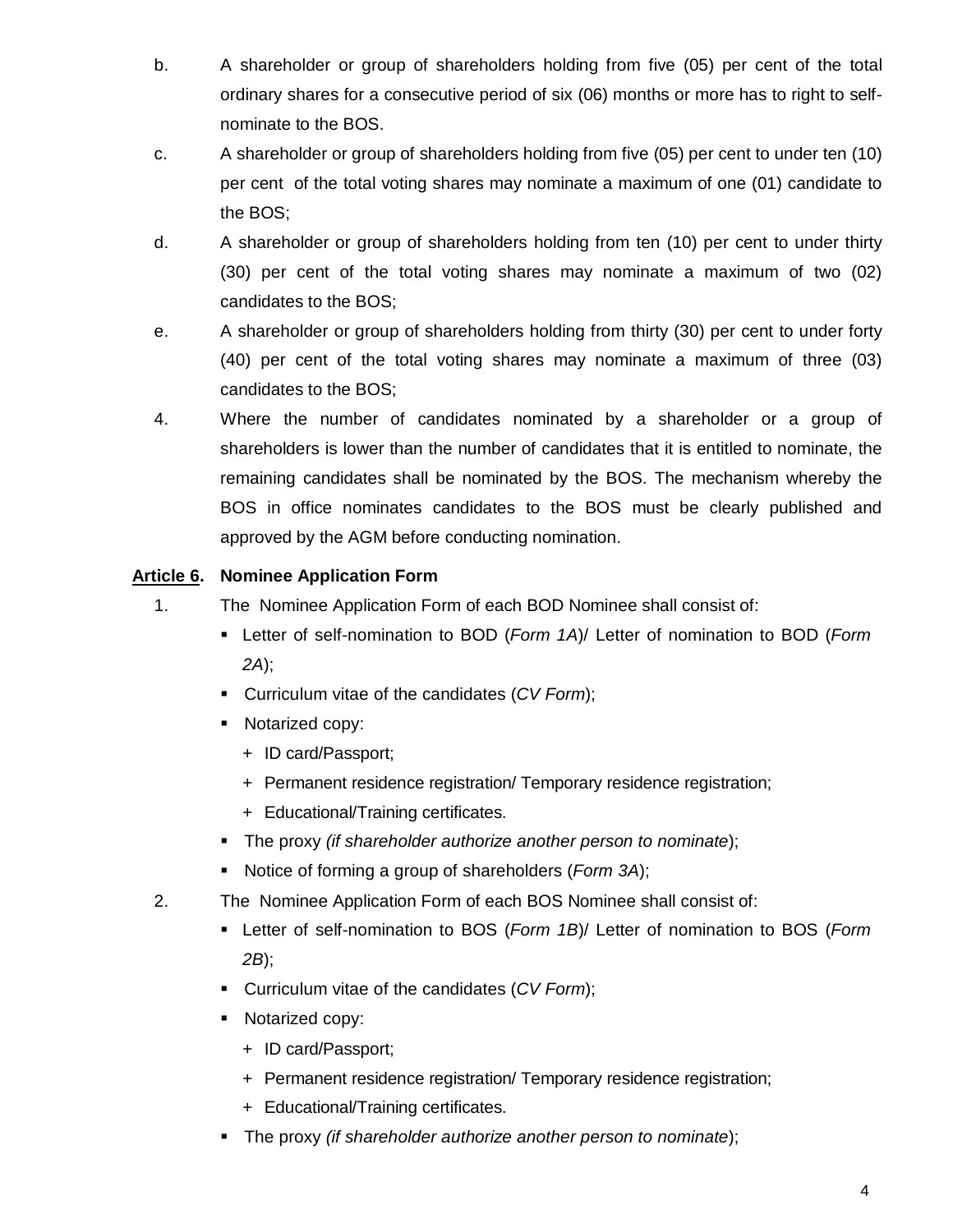- Notice of forming a group of shareholders (*Form 3B)*
- 3. Nominee Application Form to be sent directly to HSC Organization Committee before 4:30pm on April 12, 2016 to the following address:

**HSC Organization Committee of FY 2015 Annual General Meeting of Shareholders** *– HoChiMinh City Securities Corporation – Level 5 & 6, AB Tower, 76 Lê Lai, District 1, HoChiMinh City*

All Nominee Application Forms received after deadline of submission will not be considered.

4. Only Nominee Application Form to be met all conditions acting as a member of the BOD/BOS will be disclosed in the list of candidates at the AGM.

## **Article 7. How to vote**

- 1. Voting to elect members of the BOD/BOS must be implemented by the method of cumulative voting, whereby each shareholder or authorized representative with the voting right shall have as its total number of votes the total number of shares it owns multiplied by the number of members to be elected to the BOD/BOS.
- 2. Each shareholder shall have the right to accumulate **all of his/her votes** for one candidate or **some of his/her votes** for one candidate. However, shareholder or authorized representative with the voting right only elect maximum seven (07) BOD candidates and three (03) BOS candidates among the list of candidates.

## For example**:**

*Shareholder holding 100 shares has 700 voting shares. This shareholder can accumulate 700 voting shares for one candidate or less than 700 voting shares for one candidate.*

## **Article 8. Election process**

1. The voting card:

The Company shall issue a voting card to each shareholder or its authorized representative with the voting right, specifying the registration number, full name of the shareholder or full name of the authorized representative, and the number of votes of such shareholder the total number of shares it owns multiplied by the number of members to be elected to the BOD or BOS.

- a. The voting card of BOD is blue paper with the company seal (*The sample of the BOD voting card is attached*)
- b. The voting card of BOS is yellow paper with the company seal (*The sample of the BOS voting card is attached*)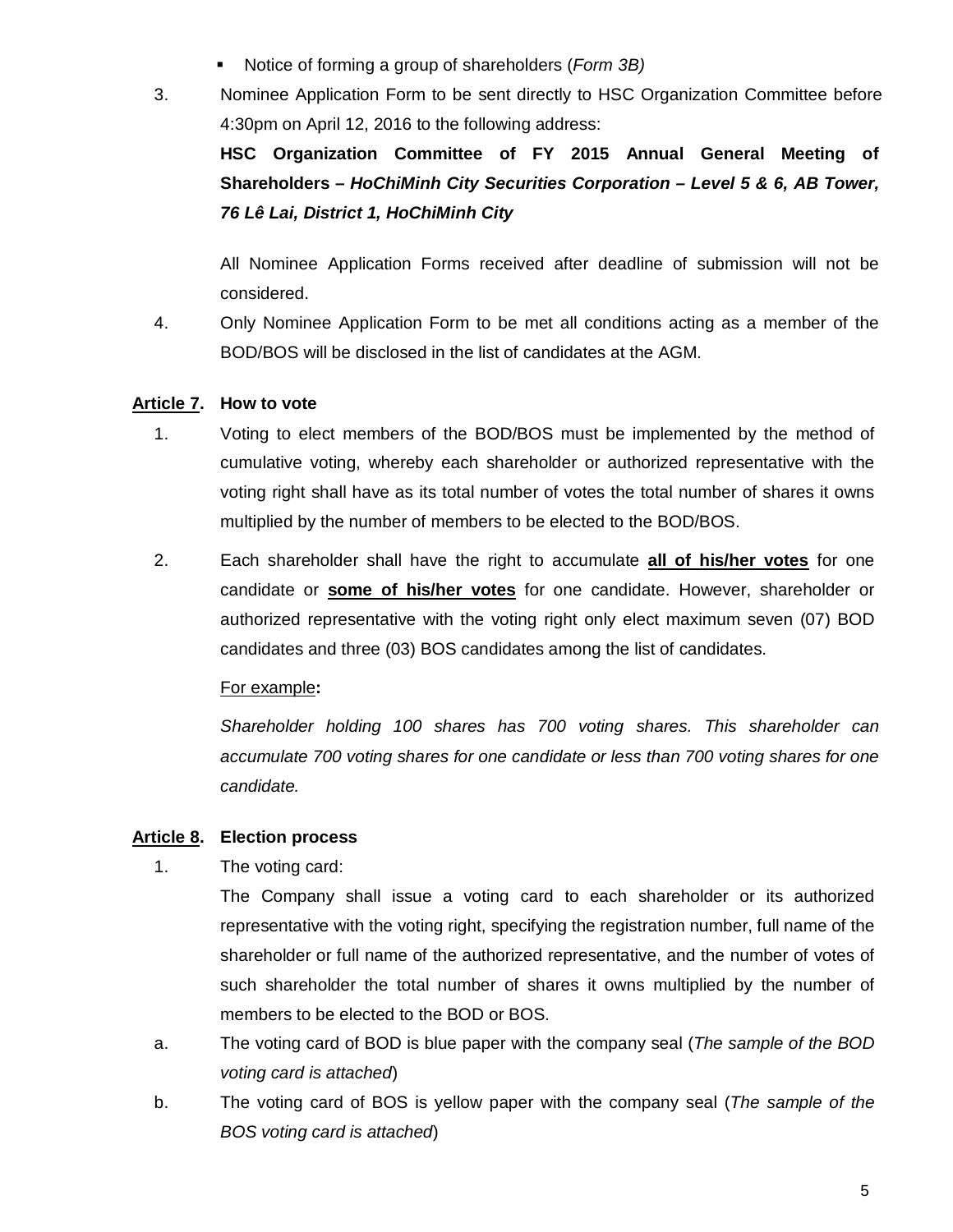- 2. The regulations of the voting card:
- a. The valid voting card:
	- The voting cards to be issued by HSC Organization Committee;
	- The voting cards without torn, erased, scratched or corrected marks and not containing additional information;
	- The voting card having the total voting shares for each candidate is equal or less than the total voting shares of each shareholder.
- b. The spoilt voting card:
	- The voting cards that do not comply with the sample issued by HSC Organizing Committee;
	- The voting cards with torn, erased, scratched or corrected marks and to be filled more nominees who are not in the list of candidates approved by AGM before voting;
	- The voting cards containing additional information and symbols;
	- The voting card having the total voting shares for each candidate is more than the total voting shares of each shareholder.
	- The voting card to be sent to Vote-counting Committee when the election is closed and the voting box is sealed.

The spoilt voting cards do not count in the voting result.

- c. How to write the voting card:
	- In the case of voting "for" for candidate, shareholder/authorized representatives shall write the number of votes in "Number of votes" column corresponding with the name of the candidate whom they elect.
	- In the case of voting "against" for candidate, shareholder/authorized representatives shall write the number zero "0" or tick "X" mark in "Number of votes" column corresponding with the name of the candidate whom they do not elect.
	- Shareholders/authorized representatives with the voting right could accumulate all of his/her votes for one candidate or some candidates. It is facultative for the shareholder to divide his/her votes into the same quantity for each candidate, or shareholder only elect one candidate or more candidates with some of his/her votes, the remaining votes could do not vote for any candidate.
	- Shareholders/authorized representatives who want to divide his/her votes into the same quantity for each candidate shall tick ("X" mark) the box "the same number of votes for each candidate".

The total number of votes that one shareholder could vote the candidates is not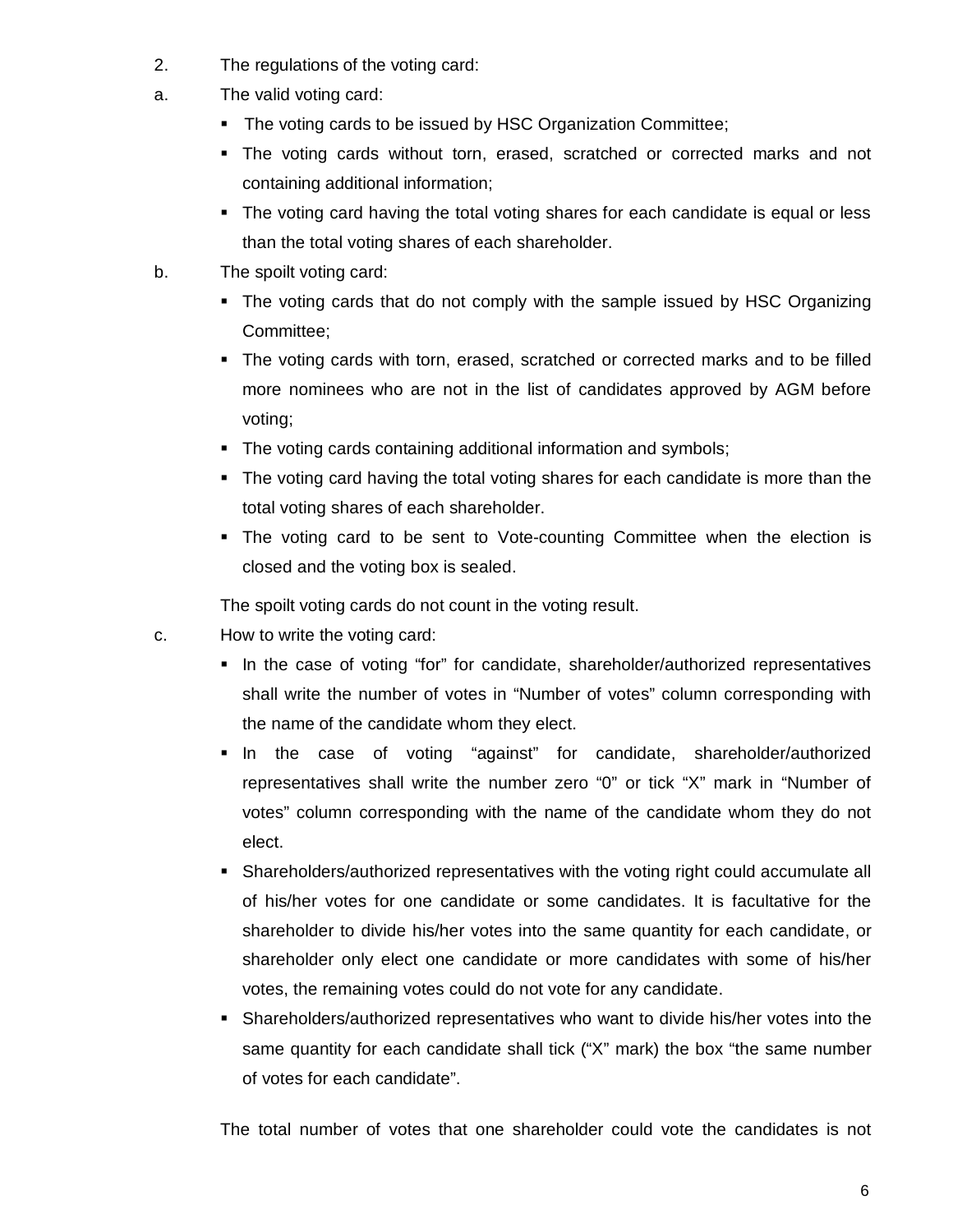higher than the total number of votes that one shareholder hold.

In the case of writing wrong in the voting card, if the shareholder has still not sent it to the vote box, the shareholder is changed another voting card by the Chief of the votecounting Committee to ensure the shareholder's rights.

- 3. Principle of the vote-casting process:
- a. The vote box shall be checked by the vote-counting Committee and supervised by all shareholders.
- b. The election will be started when the Chief of the vote-counting Committee has signal and election will be closed as soon as the last member or proxy present in the meeting room cast his/her votes or after thirty (30) minutes from the beginning of the voting process depending on the action comes first. Shareholders/authorized representatives with the voting right are carried out the voting process. After election is closed, the vote box shall be sealed by the vote-counting Committee and supervised by all shareholders.
- c. The vote-counting process will be worked after the election will be closed and the vote box will be sealed.
- 4. Principle of the vote-counting process:
- a. The Vote-counting Committee is implemented the vote-counting process stipulated as followings:
	- The Vote-counting Committee has a private workplace. One representative of shareholders shall monitor the vote-counting process.
	- The Vote-counting Committee could use the electronic measures as well as receive to assistant from some technicians in the vote-counting process.
	- The voting cards' eligibility check.
	- Each voting card is checked and recorded the voting result.
	- All voting cards are sealed and sent to the Chairman of the AGM.
- b. Prepare and disclosure the Minutes of the vote-counting:
	- After counting the votes, the Vote-counting Committee prepare the Minutes of the vote-counting.
	- The minutes of vote-counting shall contain the following principal items:
		- + Time and venue;
		- + The composition of the Vote-counting Committee;
		- + Number of shareholders with total numbers of votes having participated in the AGM;
		- + Number of shareholders with total numbers of votes having participated in the vote;